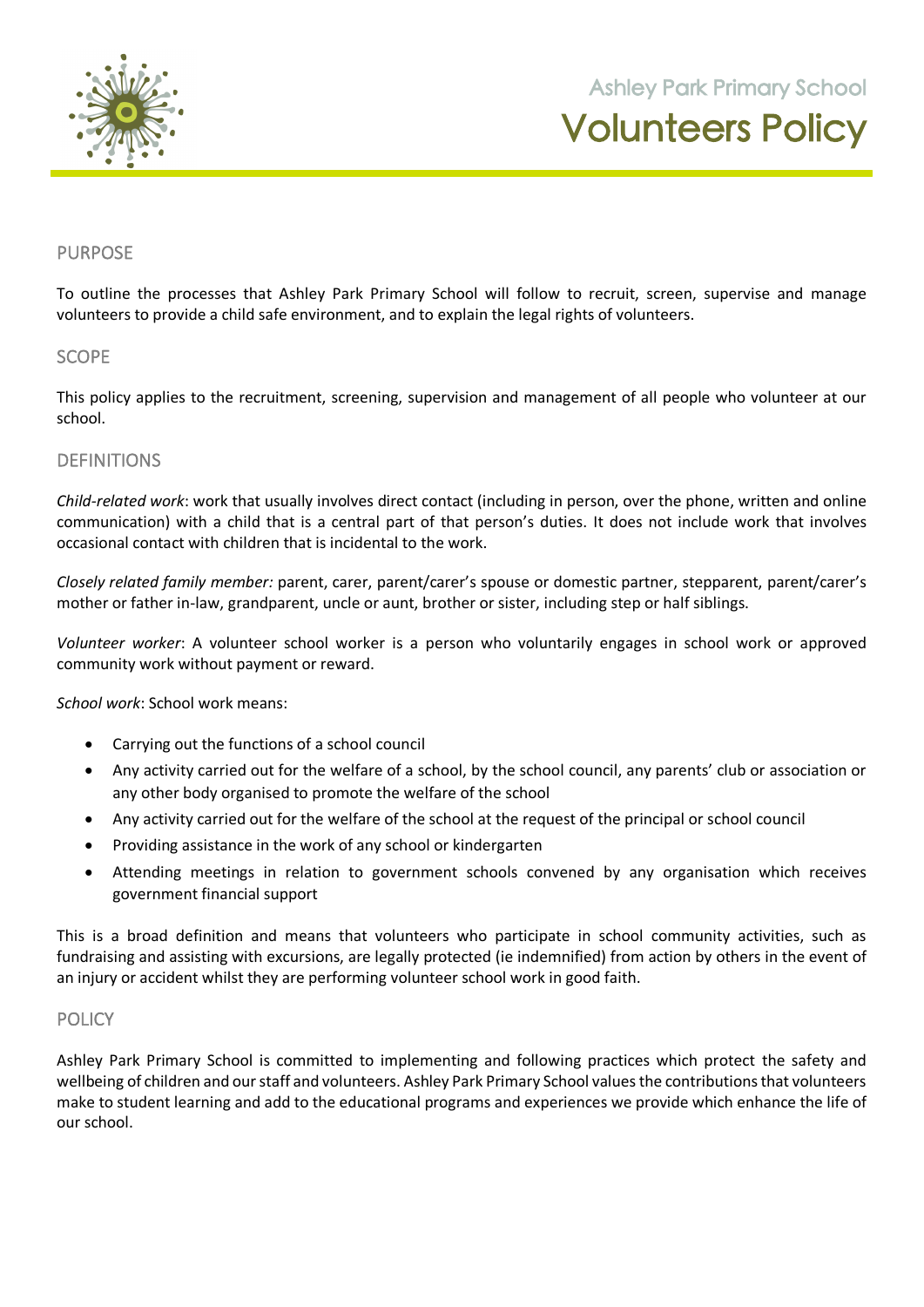The procedures set out below are designed to ensure that Ashley Park Primary School's volunteers are suitable to work with children and are well-placed to make a positive contribution to our school community.

## Becoming a volunteer

Members of our school community who would like to volunteer are encouraged to

- speak with their child's community teacher or teachers in their child's learning community
- respond to requests for assistance that are made through Compass our school's communication platform, The week that was post, website or Facebook page.
- Attend the front office to provide information about their volunteering capacity and their contact details so that a member of staff can follow up with them.

# Suitability checks including Working with Children Checks

#### *Working with students*

Ashley Park Primary School values the many volunteers that assist in the various educational programs that are offered at our school. To ensure that we are meeting our legal obligations under the *Working With Children Act 2005* (Vic) and the Child Safe Standards, Ashley Park Primary School is required to undertake suitability checks which may include a Working With Children Check, proof of identity, work history involving children and/or reference checks.

Considering our legal obligations, and our commitment to ensuring that Ashley Park Primary School is a child safe environment, we will require volunteers to obtain a WWC Check and produce their valid card to the front office for verification in the following circumstances:

- **Volunteers who are not parent/family members** of any student at the school are required to have a WWC Check if they are engaged in child-related work regardless of whether they are being supervised. (This is a legal requirement under the *Working with Children Act.)*
- **Parent/family volunteers** who are assisting with any classroom or school activities involving direct contact with children in circumstances where the volunteer's child is **not** participating, or does not ordinarily participate in, the activity. (This is a legal requirement under the *Working with Children Act.)*
- **Parent/family volunteers** who assist with excursions (including swimming), camps and similar events, regardless of whether their own child is participating or not.
- **Parent/family volunteers** who regularly assist in school programs and activities, regardless of whether their own child is participating or not
- **Parent/community School Council members** sitting on School Council with student School Council members, regardless of whether their own child is a student member or not
- **Parent/community volunteers** who assist the owner and operator of Ashley Eats Canteen

In addition, depending on the nature of the volunteer work, our school may ask the volunteer to provide other suitability checks at its discretion (for example, references, work history involving children and/or qualifications). Proof of identity may also be required in some circumstances.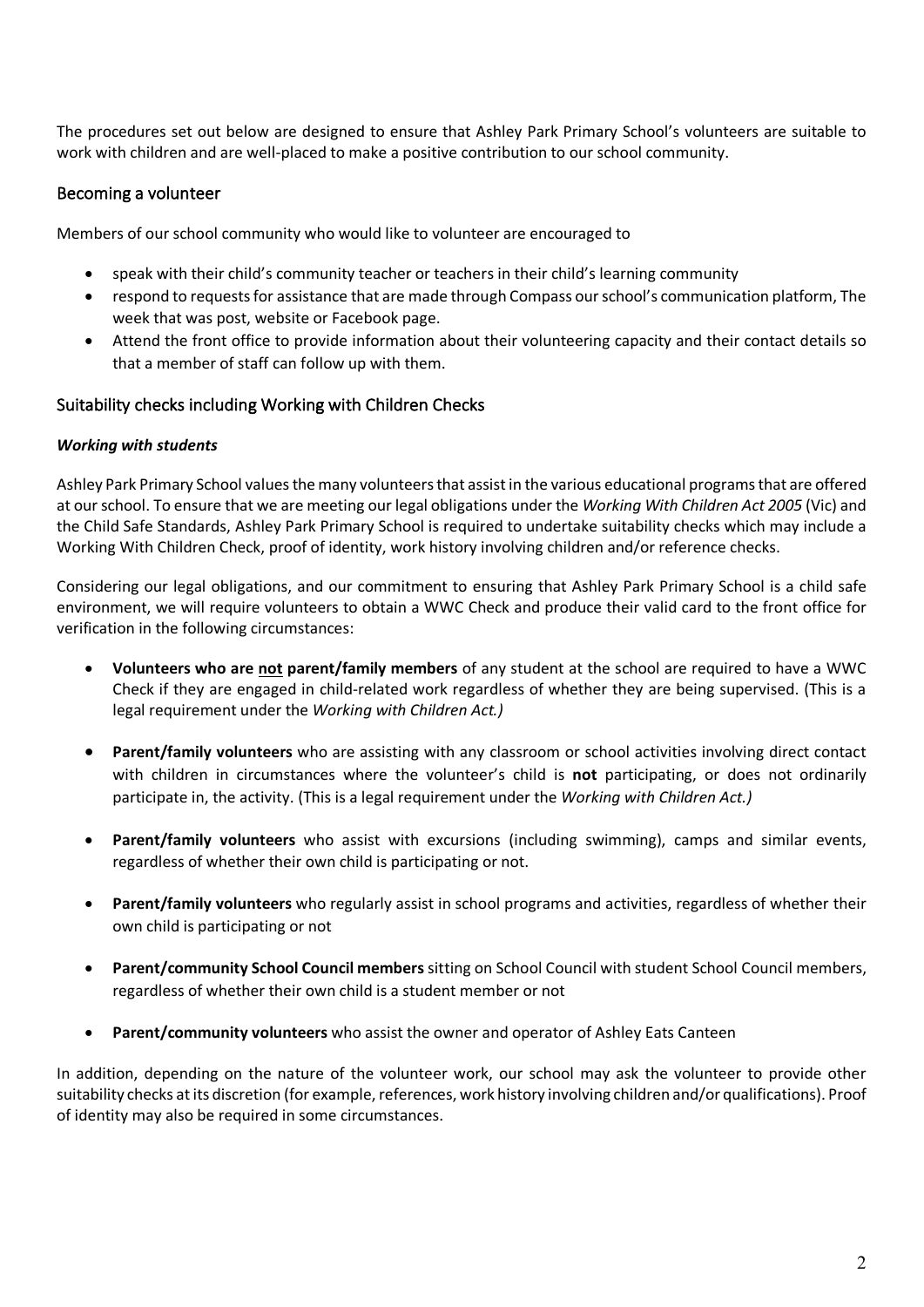#### *Non child-related work*

On some occasions, parents and other members of the school community may volunteer to do work that is not childrelated. For example, volunteering on the weekend for gardening, maintenance, working bees, school council, participating in sub-committees of school council and planning, coordinating and assisting with school events during which children will not be, or would not reasonably be expected to be, present.

Volunteers for this type of work are not required to have Working with Children or other suitability checks as they are not engaged in child-related work and children are not generally present during these activities. However, Ashley Park Primary School reserves the right to undertake suitability checks, including proof of identity, Working with Children Checks, at its discretion if considered necessary for any particular activities or circumstances.

School council members and volunteers on any sub-committee of school council will be asked to provide a valid WWC Check. Whilst we acknowledge that these volunteers will not be engaging in child-related work as part of their role, even when there is a student sitting on the school council, we believe that it is important that our volunteers who are involved in making important decisions about our school which will have an impact on students do have a valid WWC Check and proof of ID, references and work history if necessary.

# Management and supervision

Volunteer workers will be expected to comply with any reasonable direction of the principal (or their nominee). This will include the requirement to follow our school's policies, including, but not limited to our *Child Safety Policy / Statement of Commitment to Child Safety* and our *Child Safety Code of Conduct* and our *Statement of Values and School Philiosophy*. Volunteer workers will also be expected to act consistently with Department of Education and Training policies, to the extent that they apply to volunteer workers, including the Department's policies relating to Equal Opportunity and Anti-Discrimination, Sexual Harassment and Workplace Bullying.

The principal has the discretion to make a decision about the ongoing suitability of a volunteer worker and may determine at any time whether or not a person is suitable to volunteer at Ashley Park Primary School.

Ashley Park Primary School will provide any appropriate induction and/or training for all volunteer workers. The principal (or their nominee) will determine what induction and/or training is necessary depending on what type of work the volunteer will be engaged in.

All volunteers will be provided induction in relation to Ashley Park Primary School's child safety practices, including reporting obligations and procedures. Our school has a Child Safety Reporting Obligations Policy which all staff and volunteers should be aware of.

The principal (or their nominee) will determine what supervision, if any, of volunteers is required for the type of work being performed.

## Compensation

## *Personal injury*

Volunteer workers are covered by the Department of Education and Training's Workers Compensation Policy if they suffer personal injury in the course of engaging in school work.

## *Property damage*

If a volunteer worker suffers damage to their property in the course of carrying out school work, the Minister (or delegate) may authorise such compensation as they consider reasonable in the circumstances. Claims of this nature should be directed to the principal who will direct them to the Department's Legal Division.